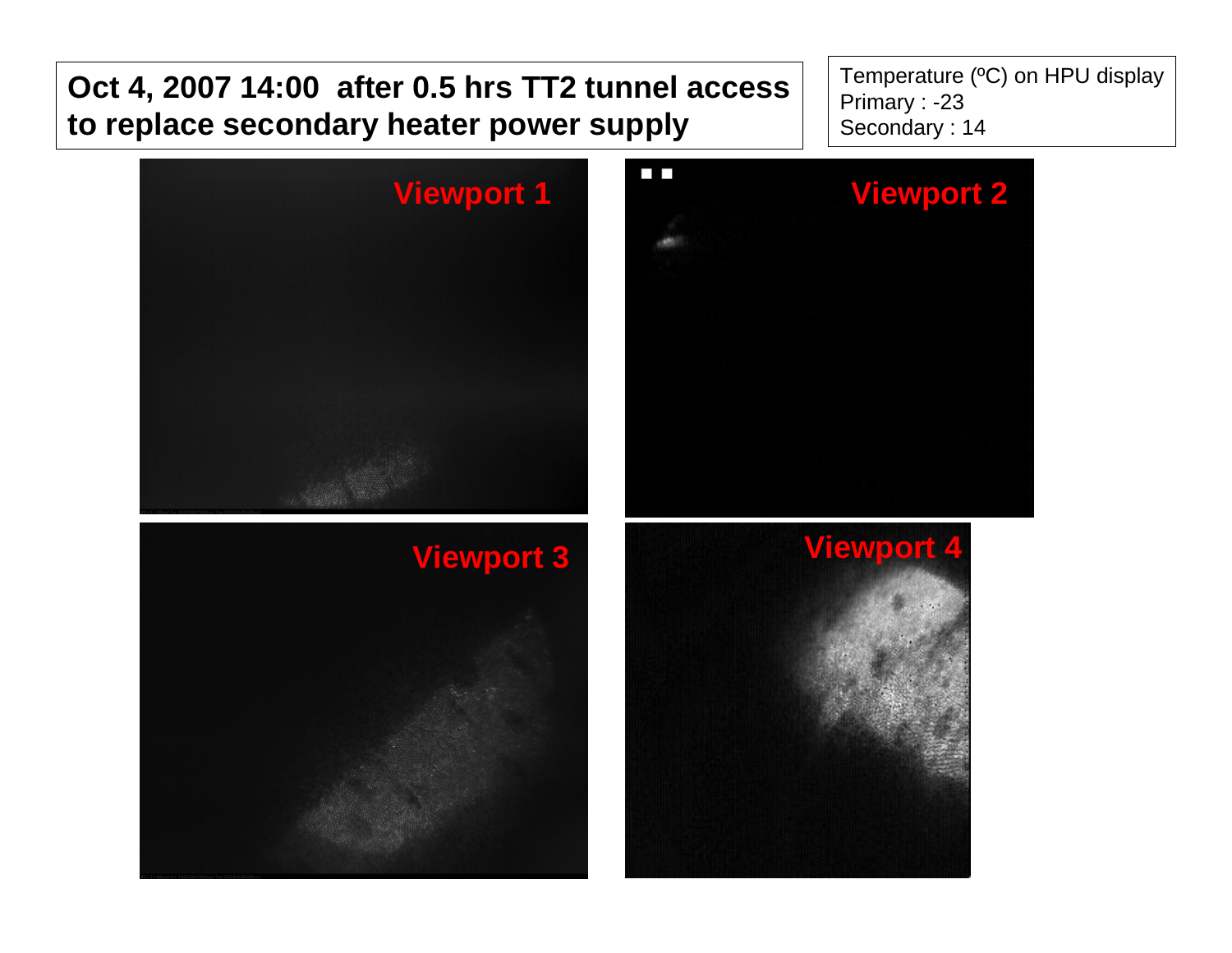## MERIT temperature log Oct 2-5, 2007

| <b>CERN Merit</b>                                                             |               |                                          |       |       |      |      |      |                                                                                                 |      |      |         |         |                   |              |  |            |
|-------------------------------------------------------------------------------|---------------|------------------------------------------|-------|-------|------|------|------|-------------------------------------------------------------------------------------------------|------|------|---------|---------|-------------------|--------------|--|------------|
| Manual Log of temperature readout from Crygogenic, Mercury system, and Optics |               |                                          |       |       |      |      |      |                                                                                                 |      |      |         |         |                   |              |  |            |
|                                                                               |               |                                          |       |       |      |      |      |                                                                                                 |      |      |         |         |                   |              |  |            |
| Date & time                                                                   |               | Crygogenic (degree K)                    |       |       |      |      |      | Mercury system (degree C)                                                                       |      |      |         |         | Optics (degree C) |              |  |            |
|                                                                               | <b>TT301C</b> | <b>TT302C</b><br>TT303C<br><b>TT304C</b> |       |       |      |      |      | Sump tan hyd fluid   Cy. Inlet   sec. Air   D. Pri Win   D Bore ai U bore ai Nozzle F   Primary |      |      |         |         |                   | Secondary    |  |            |
|                                                                               |               |                                          |       |       |      |      |      |                                                                                                 |      |      |         |         |                   | set point    |  | set point  |
|                                                                               |               |                                          |       |       |      |      |      |                                                                                                 |      |      |         |         | 32                |              |  | 20 C, 70 V |
| 10/2/2007 21:00                                                               | 278           | 240                                      | 258   | 249   | 21.5 | 30.2 | 23   | 23.3                                                                                            | 29.1 | 30.6 | 39.5    | 33.2    |                   | 35 C, 15V 19 |  |            |
| 10/3/2007 14:30                                                               | 231.6         | 171.1                                    | 209.6 | 184   | 21.1 | 29.9 | 22.7 | 23                                                                                              | 22.5 | 24.4 | 30.6    | 24.1    | 22                | 35 C, 15V 16 |  | 20 C, 70 V |
| 10/3/2007 15:56                                                               | 224.1         | 163.4                                    | 194.1 | 172.9 | 21.1 | 29.9 | 22.7 | 22.9                                                                                            | 21   | 22.9 | 28      | 22      | 19                | 35 C, 15V 16 |  | 20 C, 70 V |
| 10/3/2007 20:14                                                               | 204.1         | 143.2                                    | 186.2 | 156   | 20.9 | 29.8 | 22.2 | 22.9                                                                                            | 16.2 | 17.6 | 17.9    | 13.4    | 8                 | 35 C, 15V 14 |  | 20 C, 70 V |
| 10/4/2007 10:10                                                               | 151           | 100.7                                    | 143.5 | 114.4 | 20.2 | 27.7 | 20.1 | 22.8                                                                                            | 7.9  | 8.7  | $-14.3$ | $-15.2$ | $-25$             | 35 C, 15V 13 |  | 20 C, 70 V |
| 10/4/2007 12:30                                                               | 145           | 98.6                                     | 139.2 | 111.6 | 20.2 | 27.6 | 20   | 22.8                                                                                            | 7.3  | 8    | $-18.5$ | $-19.1$ | -30               | 35 C, 15V 13 |  | 20 C, 70 V |
| 10/4/2007 14:00                                                               | 141           | 97.2                                     | 136   | 110   | 20.1 | 27.2 | 20   | 22.7                                                                                            | 10   | 10.3 | $-14.7$ | $-15.4$ | -23               | 35 C, 18V 14 |  | 30 C, 110V |
| 10/4/2007 18:00                                                               | 106           | 88                                       | 98.2  | 90.9  | 20.2 | 27.1 | 21.4 | 22.8                                                                                            | 15.9 | 17.6 | 11.4    | 8.2     |                   | 35 C, 18V 14 |  | 30 C, 110V |
| 10/4/2007 19:00                                                               | 80.4          | 79.9                                     | 86.4  | 80    | 20.3 | 27.1 | 21.4 | 22.8                                                                                            | 13.1 | 15.1 | 5.4     | 1.3     | $-11$             | 35 C, 18V 13 |  | 30 C, 110V |
| 10/4/2007 21:40                                                               | 89.5          | 80.1                                     | 93.8  | 83    | 20.3 | 27.1 | 20.9 | 22.8                                                                                            | 11.6 | 13.3 | $-4.9$  | $-7.8$  | $-18$             | 35 C, 18V 13 |  | 30 C, 110V |
| 10/5/2007 8:00                                                                | 109.1         | 96.7                                     | 117.2 | 104.4 | 20.4 | 27.2 | 21.5 | 22.9                                                                                            | 14.7 | 16.6 | 5       | 3.3     | -8                | 35 C, 18V 14 |  | 30 C, 110V |
| 10/5/2007 11:35                                                               | 96.5          | 90.9                                     | 102.9 | 96.1  | 20.7 | 29.1 | 22.4 | 23.4                                                                                            | 17.1 | 19.9 | 6       | $-2.8$  | $-6$              | 35 C, 18V 16 |  | 30 C, 110V |
| 10/5/2007 13:05                                                               | 99.8          | 92.8                                     | 106.9 | 99    | 20.8 | 29.1 | 22.5 | 23.2                                                                                            | 20.7 | 22.1 | 9.7     | 4.6     |                   | 35 C, 18V 18 |  | 30 C, 110V |







 $40$ 

hours after solenoid cool down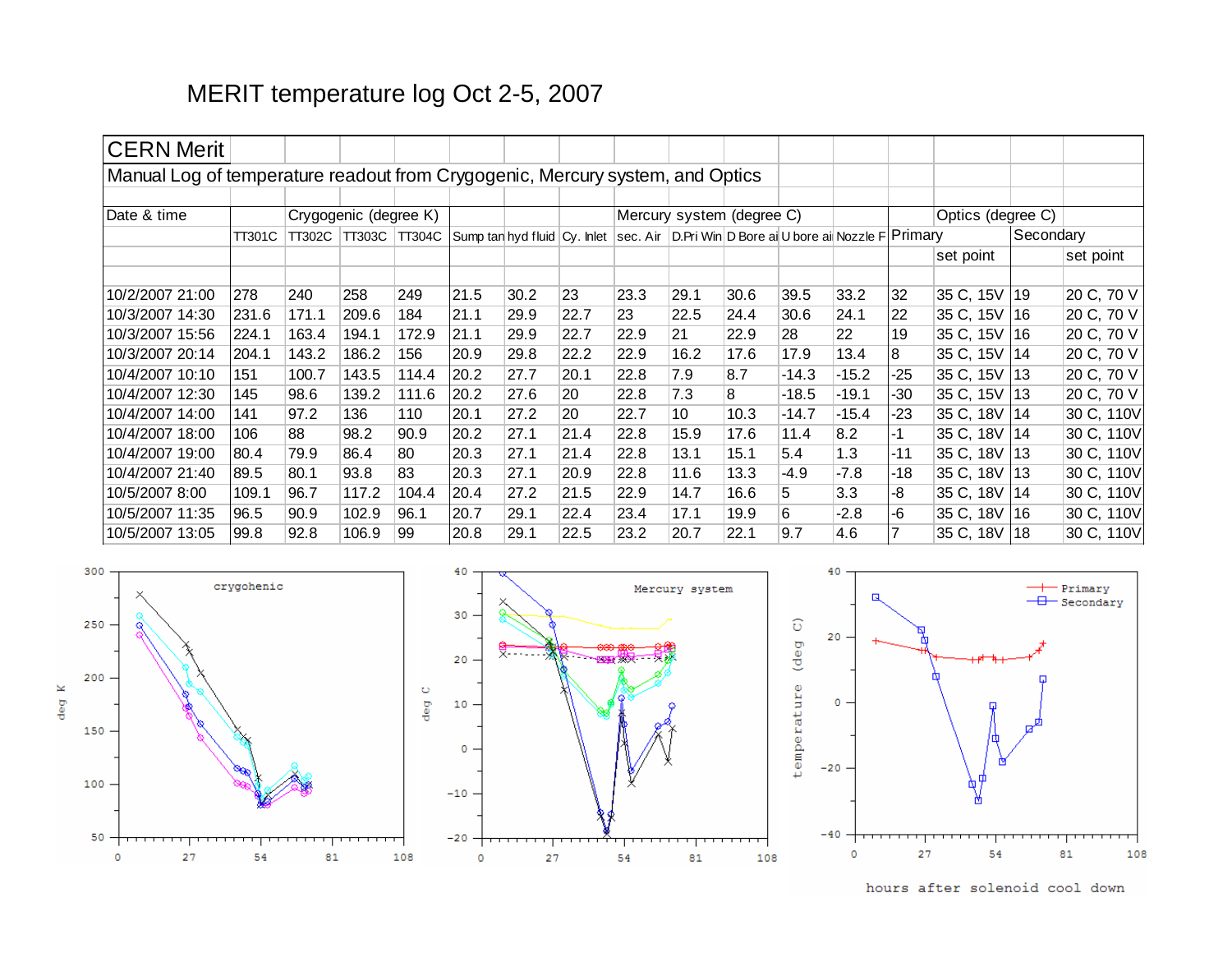#### Plan of 10/5/07 TT2A access

#### HeeJin

•Inspect any damage to optics/reflector •Align V#3 and #4 using FV and SMD by adjusting reflector •Align V#1 using FV •align V#2 using Olympus camera •switch camera back to original arrangement, i.e. switch V#4 to Olympus to and V#2 to SMD •use bicycle pump to pump HPU gauge back to appropriate pressure

### Thomas

•send red laser to V#1 and V#2 and confirm a clear red circle exiting all-in-one optical head •On V#4 touch up lens alignment onto SMD •check 25 W laser using IR viewer •replace Avalanche photodiode with regular photodiode

#### **Others**

•use bicycle pump to pump HPU gauge back to appropriate pressure •Check vacuum on solenoid

V#1 - PcMerit01 – 137.138.184.15V#2 - PcMerit08 – 137.138.184.21V#3 - PcMerit02 – 137.138.184.16V#4 - CERN-highspeed1 – 137.138.184.9 Window98 VPN access through PCMerit01

**Good news:All items accomplished All viewports and cameras are functioning**

### **Bad news:**

**Only viewport #3 is in excellent condition On all other viewports, the illumination fiber & ball lens have been shifted (by heat) and Is irreversible.**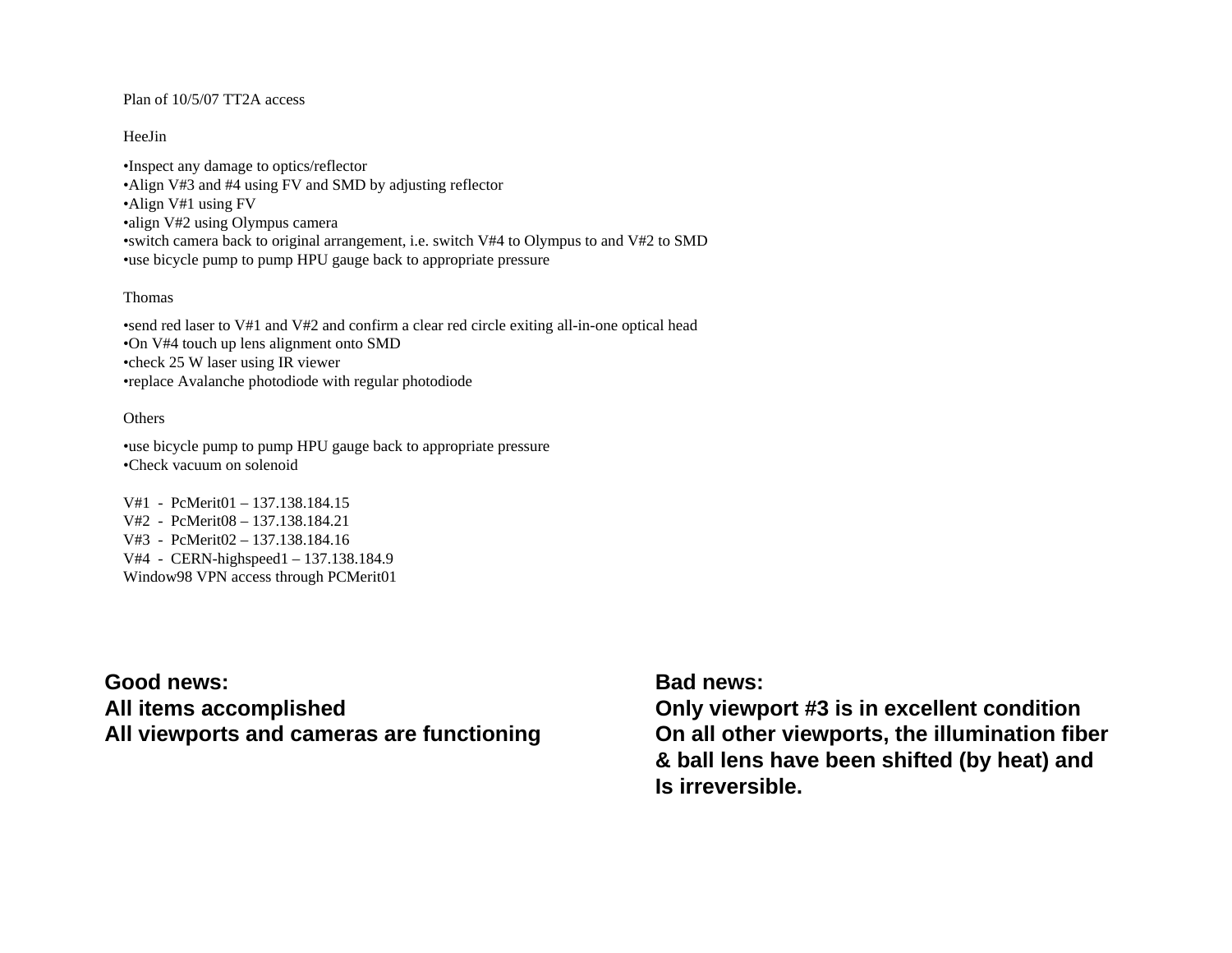# **Oct 5, 2007 11:30 after 2 hrs TT2A tunnel access to align optics**

Temperature (ºC) on HPU display Primary : -8 Secondary : 13